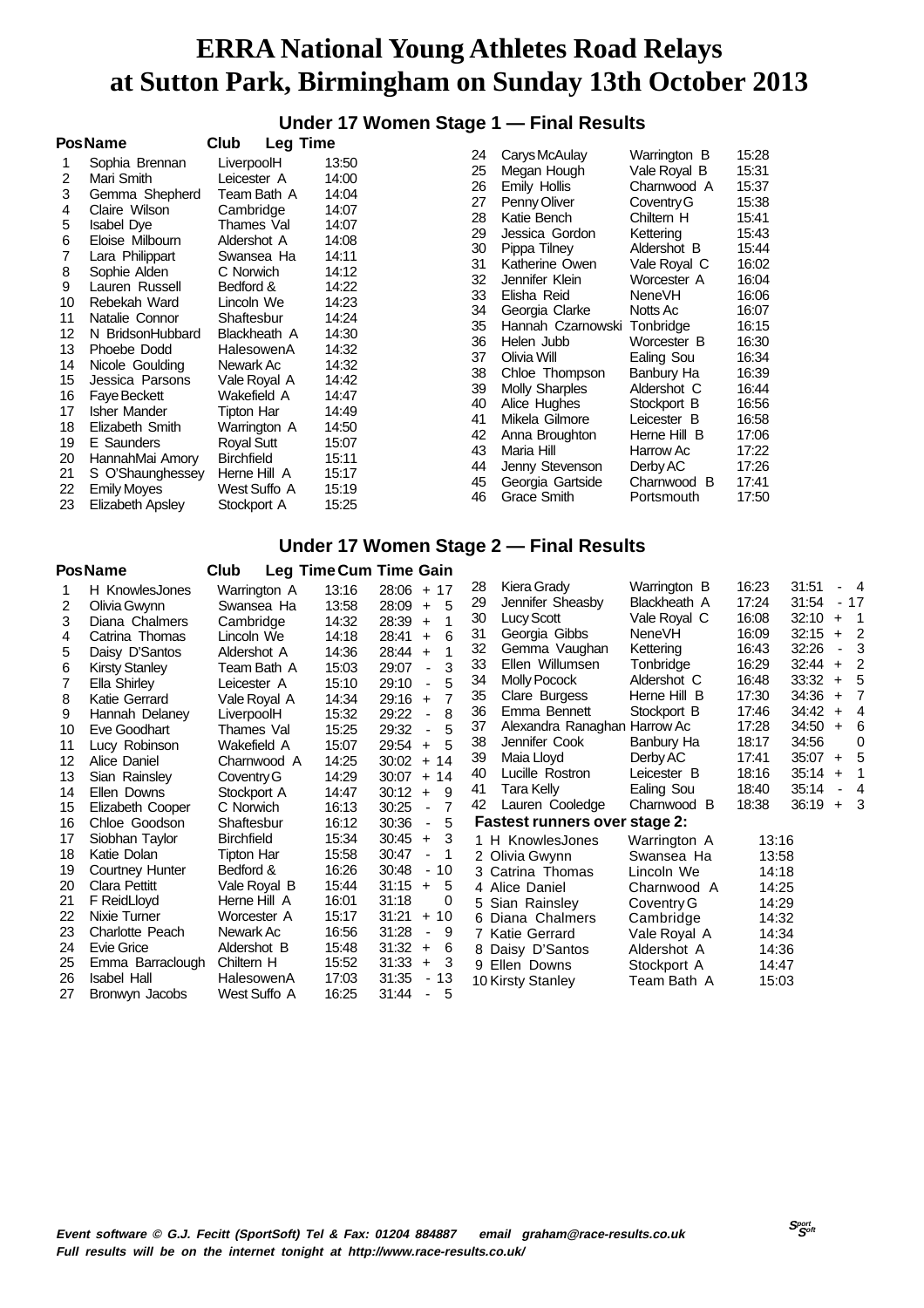### **Under 17 Women Stage 3 — Final Results**

|    | <b>PosName</b>          | Club              |       | Leg Time Cum Time Gain                    |    |                               |              |       |             |     |                |
|----|-------------------------|-------------------|-------|-------------------------------------------|----|-------------------------------|--------------|-------|-------------|-----|----------------|
|    | Abbie Donnelly          | Lincoln We        | 14:00 | $42:41 +$<br>-3                           | 23 | Abigail Coleman               | Kettering    | 16:35 | $49:01 + 9$ |     |                |
| 2  | Alysha Goddard          | Warrington A      | 14:52 | 42:58<br>$\blacksquare$                   | 24 | Amy Gibbons                   | NeneVH       | 17:50 | $50:05 +$   |     | $\overline{7}$ |
| 3  | Caelidh Ross            | Leicester A       | 14:00 | 43:10<br>4<br>$+$                         | 25 | E Pitcairnknowles             | Tonbridge    | 18:22 | 51:06       |     | $+ 8$          |
| 4  | Rebekah Pantony         | Aldershot A       | 14:38 | 43:22<br>$+$                              | 26 | <b>Charlotte Byrne</b>        | Harrow Ac    | 16:19 | 51:09       | $+$ | 11             |
| 5  | Hannah Nuttall          | Charnwood A       | 13:25 | $\overline{7}$<br>$43:27 +$               | 27 | <b>Esther Fuga</b>            | Herne Hill B | 16:40 | $51:16 +$   |     | - 8            |
| 6  | Amy Hinchly             | Vale Royal A      | 14:23 | 2<br>$43:39 +$                            | 28 | Megan Gildea                  | Aldershot C  | 18:09 | 51:41       | $+$ | 6              |
|    | Hollie Parker           | Cambridge         | 15:00 | 43:39<br>4<br>$\overline{\phantom{a}}$    | 29 | Sophie Williams               | Stockport B  | 17:48 | 52:30       | $+$ | $\overline{7}$ |
| 8  | <b>SParviziWayne</b>    | Shaftesbur        | 13:29 | 44:05<br>8<br>$+$                         | 30 | <b>Freya Shipley</b>          | Derby AC     | 18:32 | 53:39       | $+$ | - 9            |
| 9  | Mollie Williams         | Stockport A       | 14:25 | 44:37<br>5<br>$+$                         | 31 | Joanna Vale                   | Ealing Sou   | 18:50 | 54:04       | $+$ | 10             |
| 10 | Elen Lindsay            | Team Bath A       | 15:41 | 44:48<br>4<br>$\blacksquare$              | 32 | Ellen Forbes                  | Banbury Ha   | 20:20 | $55:16 + 6$ |     |                |
| 11 | Abbie Gray              | LiverpoolH        | 15:30 | 44:52<br>$\overline{2}$<br>$\blacksquare$ |    | Fastest runners over stage 3: |              |       |             |     |                |
| 12 | <b>Charlotte Murphy</b> | West Suffo A      | 14:07 | 45:51<br>$+15$                            |    | 1 Hannah Nuttall              | Charnwood A  | 13:25 |             |     |                |
| 13 | Lydia Turner            | Coventry G        | 15:53 | 46:00<br>$\Omega$                         |    | 2 S ParviziWayne              | Shaftesbur   | 13:29 |             |     |                |
| 14 | J BonillaAllard         | C Norwich         | 15:53 | 46:18<br>1<br>$\ddot{}$                   |    | 3 Caelidh Ross                | Leicester A  | 14:00 |             |     |                |
| 15 | Alex Lindsey-Black      | Herne Hill A      | 15:45 | 47:03<br>6<br>$+$                         |    | 4 Abbie Donnelly              | Lincoln We   | 14:00 |             |     |                |
| 16 | Sophie Morgan           | Wakefield A       | 17:18 | 47:12<br>5<br>$\blacksquare$              |    | 5 Charlotte Murphy            | West Suffo A | 14:07 |             |     |                |
| 17 | <b>Claire Baxter</b>    | Chiltern H        | 16:12 | $47:45 +$<br>8                            |    | 6 Amy Hinchly                 | Vale Royal A | 14:23 |             |     |                |
| 18 | Chloe Broad             | Vale Royal B      | 16:31 | 47:46<br>2<br>$\ddot{}$                   |    | 7 Mollie Williams             | Stockport A  | 14:25 |             |     |                |
| 19 | Caitlin Critchley       | Aldershot B       | 16:15 | 47:47<br>5<br>$+$                         |    | 8 Rebekah Pantony             | Aldershot A  | 14:38 |             |     |                |
| 20 | Leah Everson            | Blackheath A      | 15:56 | 47:50<br>9<br>$\ddot{}$                   |    | 9 Alysha Goddard              | Warrington A | 14:52 |             |     |                |
| 21 | Hannah Bilson           | Worcester A       | 16:29 | 47:50<br>$+$                              |    | 10 Hollie Parker              | Cambridge    | 15:00 |             |     |                |
| 22 | Danni Sedgley           | <b>Tipton Har</b> | 18:01 | 48:48<br>4<br>$\overline{a}$              |    |                               |              |       |             |     |                |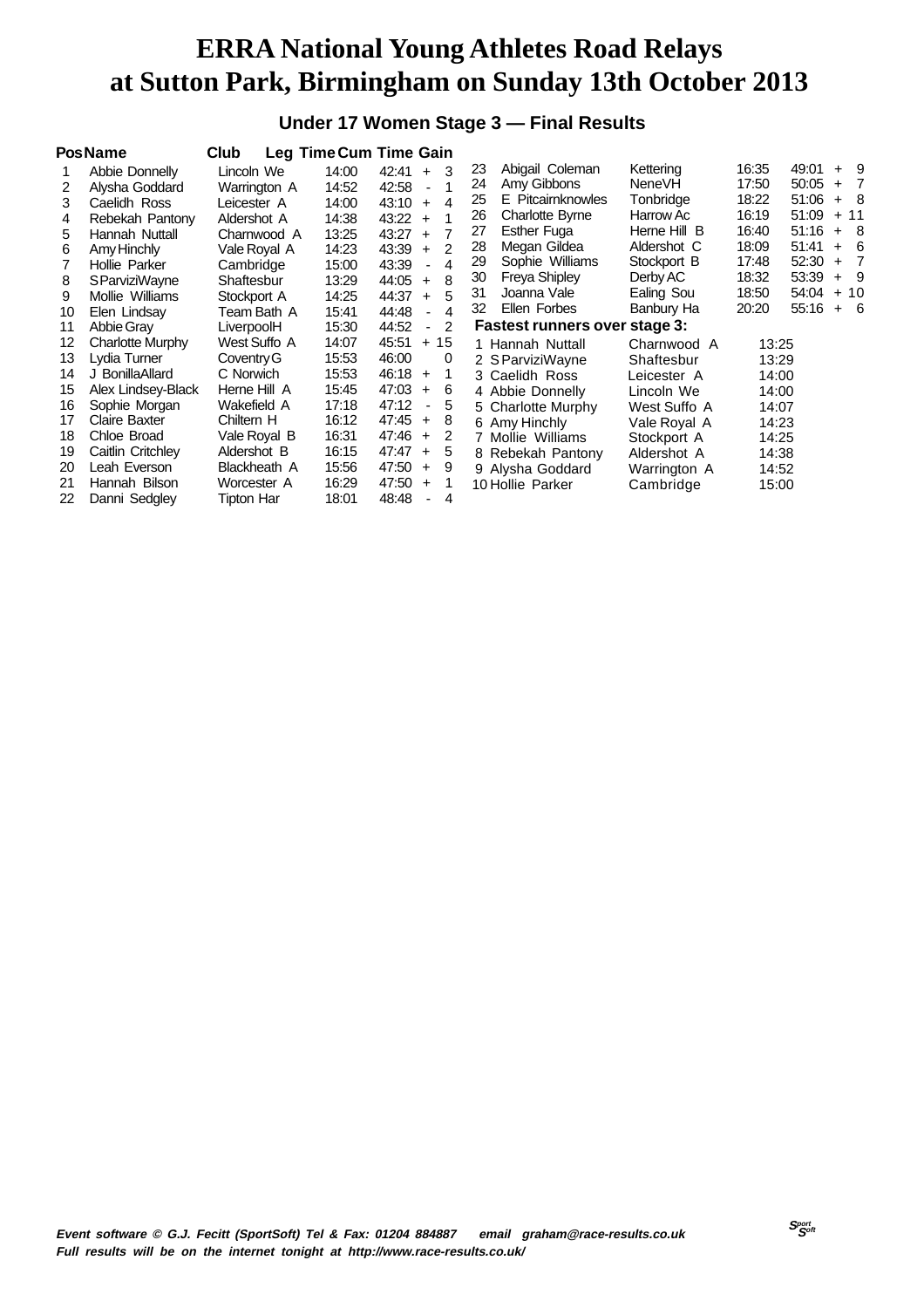**Under 17 Women — Team Results — Final (nn) is team position after the appropriate stage.**

|    |                                                       |            |                              |                |                            |       |       | (IIII) is team position arter the appropriate stage.                                           |       |
|----|-------------------------------------------------------|------------|------------------------------|----------------|----------------------------|-------|-------|------------------------------------------------------------------------------------------------|-------|
| 1  | Lincoln Wellington AC                                 |            |                              |                |                            | 42:41 |       | <b>Kettering Town Harriers</b><br>23<br>49:01                                                  |       |
|    | 1 Rebekah Ward                                        |            | $(10)$ 14:23                 |                | 2 Catrina Thomas           | (4)   | 14:18 | 1 Jessica Gordon<br>$(29)$ 15:43<br>2 GemmaVaughan (32)                                        | 16:43 |
|    | 3 Abbie Donnelly                                      | (1)        | 14:00                        |                |                            |       |       | 3 AbigailColeman<br>$(23)$ 16:35                                                               |       |
| 2  | <b>Warrington A C</b>                                 |            |                              |                | $\mathbf{A}$               | 42:58 |       | 50:05<br><b>Nene Valley Harriers</b><br>24                                                     |       |
|    | 1 Elizabeth Smith                                     |            |                              |                | (18) 14:50 2 HKnowlesJones | (1)   | 13:16 | ElishaReid<br>(31)<br>$(33)$ 16:06<br>1<br>2 Georgia Gibbs                                     | 16:09 |
|    | 3 Alysha Goddard                                      | (2)        | 14:52                        |                |                            |       |       | 3 Amy Gibbons<br>$(24)$ 17:50<br>51:06<br>25                                                   |       |
|    | Leicester Coritanian AC<br>3                          |            |                              |                | $\mathbf{A}$               | 43:10 |       | TonbridgeAC<br>1 Hannah Czarnowski(35) 16:15<br>(33)<br>2 EllenWillumsen                       | 16:29 |
|    | 1 MariSmith<br>3 Caelidh Ross                         | (2)<br>(3) | 14:00<br>14:00               | 2              | <b>Ella Shirley</b>        | (7)   | 15:10 | 3 EPitcairnknowles<br>$(25)$ 18:22                                                             |       |
| 4  | <b>Aldershot Farnham &amp; District</b>               |            |                              |                | $\mathbf{A}$               | 43:22 |       | 26<br><b>Harrow AC</b><br>51:09                                                                |       |
|    | 1 EloiseMilboum                                       | (6)        | 14:08                        | $\overline{2}$ | Daisy D'Santos             | (5)   | 14:36 | MariaHill<br>$(43)$ 17:22<br>2 Alexandra Ranaghan (37)<br>1                                    | 17:28 |
|    | 3 Rebekah Pantony                                     | (4)        | 14:38                        |                |                            |       |       | 3 Charlotte Byrne<br>$(26)$ 16:19                                                              |       |
|    | 5<br>CharnwoodAC                                      |            |                              |                | $\mathbf{A}$               | 43:27 |       | $\mathbf{B}$<br>27<br><b>Herne Hill Harriers</b><br>51:16                                      |       |
|    | 1 EmilyHollis                                         | (26)       | 15:37                        |                | 2 Alice Daniel             | (12)  | 14:25 | 1 Anna Broughton<br>$(42)$ 17:06<br>2 Clare Burgess<br>(35)                                    | 17:30 |
|    | 3 Hannah Nuttall                                      | (5)        | 13:25                        |                |                            |       |       | 3 EstherFuga<br>$(27)$ 16:40                                                                   |       |
|    | <b>Vale Royal AC</b><br>6                             |            |                              |                | $\mathbf{A}$               | 43:39 |       | 28<br>$\cdot$ C'<br>Aldershot Farnham & District<br>51:41                                      |       |
|    | 1 Jessica Parsons                                     |            | $(15)$ 14:42                 |                | 2 KatieGerrard             | (8)   | 14:34 | <b>Molly Sharples</b><br>$(39)$ 16:44<br>2<br>Molly Pocock<br>(34)<br>1.                       | 16:48 |
|    | 3 Amy Hinchly                                         | (6)        | 14:23                        |                |                            |       |       | 3 MeganGildea<br>$(28)$ 18:09                                                                  |       |
|    | Cambridge & Coleridge $AC$<br>7                       |            |                              |                |                            | 43:39 |       | 29<br>$\cdot$ B<br>52:30<br>Stockport Harriers & AC                                            |       |
|    | 1 Claire Wilson                                       | (4)        | 14:07                        | 2              | <b>DianaChalmers</b>       | (3)   | 14:32 | 1 Alice Hughes<br>$(40)$ 16:56<br>$2^{\circ}$<br>EmmaBennett<br>(36)                           | 17:46 |
|    | 3 Hollie Parker                                       | (7)        | 15:00                        |                |                            |       |       | 3 Sophie Williams<br>$(29)$ 17:48                                                              |       |
| 8  | <b>Shaftesbury Barnet Harriers</b>                    |            |                              |                |                            | 44:05 |       | Derby Athletic Club<br>53:39<br>30 F                                                           |       |
|    | 1 NatalieConnor                                       |            | $(11)$ 14:24                 |                | 2 ChloeGoodson             | (16)  | 16:12 | Jenny Stevenson<br>$(44)$ 17:26<br>2 MaiaLloyd<br>(39)<br>1<br>3 Freya Shipley<br>$(30)$ 18:32 | 17:41 |
| 9  | 3 SParviziWayne                                       | (8)        | 13:29                        |                | $\mathbf{A}$               | 44:37 |       | 31<br>Ealing Southall & Middlesex AC<br>54:04                                                  |       |
|    | Stockport Harriers & AC<br>1 Elizabeth Apsley         |            | $(23)$ 15:25                 | $\overline{2}$ | Ellen Downs                | (14)  | 14:47 | 1 Olivia Will<br>$(37)$ 16:34<br>2 TaraKelly<br>(41)                                           | 18:40 |
|    | 3 Mollie Williams                                     | (9)        | 14:25                        |                |                            |       |       | 3 Joanna Vale<br>$(31)$ 18:50                                                                  |       |
|    | <b>Team Bath Athletics Club</b><br>10                 |            |                              |                | $\mathbf{A}$               | 44:48 |       | 55:16<br>32<br><b>Banbury Harriers AC</b>                                                      |       |
|    | 1 GemmaShepherd (3) 14:04                             |            |                              | $\overline{2}$ | <b>Kirsty Stanley</b>      | (6)   | 15:03 | (38)<br>1 Chloe Thompson<br>$(38)$ 16:39<br>2 JenniferCook                                     | 18:17 |
|    | 3 Elen Lindsay                                        |            | $(10)$ 15:41                 |                |                            |       |       | 3 EllenForbes<br>$(32)$ 20:20                                                                  |       |
|    | Liverpool Harriers $&AC$<br>11                        |            |                              |                |                            | 44:52 |       | <b>Incomplete Teams:</b>                                                                       |       |
|    | 1 Sophia Brennan                                      | (1)        | 13:50                        | $\overline{2}$ | Hannah Delaney             | (9)   | 15:32 |                                                                                                |       |
|    | 3 Abbie Gray                                          |            | $(11)$ 15:30                 |                |                            |       |       | <b>Swansea Harriers</b>                                                                        |       |
|    | <b>West Suffolk AC</b><br>12                          |            |                              |                | $\mathbf{A}$               | 45:51 |       | 1 Lara Philippart<br>$(7)$ 14:11 2 Olivia Gwynn<br>(2)                                         | 13:58 |
|    | 1 EmilyMoyes                                          |            | $(22)$ 15:19                 | $\overline{2}$ | Bronwyn Jacobs             | (27)  | 16:25 |                                                                                                |       |
|    | 3 CharlotteMurphy                                     |            | $(12)$ 14:07                 |                |                            |       |       | <b>Thames Valley Harriers</b>                                                                  |       |
|    | <b>Coventry Godiva Harriers</b><br>13                 |            |                              |                |                            | 46:00 |       | 1 IsabelDye<br>(5)<br>14:07<br>2 EveGoodhart<br>(10)                                           | 15:25 |
|    | 1 PennyOliver                                         |            | $(27)$ 15:38                 | $\overline{2}$ | <b>Sian Rainsley</b>       | (13)  | 14:29 | <b>Birchfield Harriers</b>                                                                     |       |
|    | 3 LydiaTurner                                         |            | $(13)$ 15:53                 |                |                            | 46:18 |       | 1 HannahMaiAmory (20) 15:11<br>Siobhan Taylor<br>(17)<br>$\mathbf{2}$                          | 15:34 |
|    | City Of Norwich AC<br>14                              |            |                              |                |                            |       |       |                                                                                                |       |
|    | 1 Sophie Alden<br>3 JBonillaAllard                    | (8)        | 14:12<br>$(14)$ 15:53        | 2              | Elizabeth Cooper           | (15)  | 16:13 | Bedford & County AC                                                                            |       |
|    | <b>Herne Hill Harriers</b><br>15                      |            |                              |                | $\mathbf{A}$               | 47:03 |       | 1 Lauren Russell<br>(9) 14:22 2 Courtney Hunter<br>(19)                                        | 16:26 |
|    | 1 SO'Shaunghessey (21) 15:17 2 FReidLloyd             |            |                              |                |                            | (21)  | 16:01 |                                                                                                |       |
|    | 3 AlexLindsey-Black (15) 15:45                        |            |                              |                |                            |       |       | <b>NewarkAC</b>                                                                                |       |
|    | Wakefield District H & AC<br>16                       |            |                              |                | $\mathbf{A}$               | 47:12 |       | 1 Nicole Goulding<br>(14) 14:32 2 Charlotte Peach<br>(23)                                      | 16:56 |
|    | 1 FayeBeckett                                         |            | $(16)$ 14:47                 |                | 2 Lucy Robinson            | (11)  | 15:07 |                                                                                                |       |
|    | 3 SophieMorgan                                        |            | $(16)$ 17:18                 |                |                            |       |       | Halesowen A & Cc                                                                               |       |
|    | <b>Chiltern Harriers AC</b><br>17                     |            |                              |                |                            | 47:45 |       | 1 PhoebeDodd<br>$(13)$ 14:32 2 IsabelHall<br>(26)                                              | 17:03 |
|    | 1 KatieBench                                          |            | $(28)$ 15:41                 |                | 2 EmmaBarraclough (25)     |       | 15:52 |                                                                                                |       |
|    | 3 Claire Baxter                                       |            | $(17)$ 16:12                 |                |                            |       |       | ٠B,<br>Warrington $AC$                                                                         |       |
|    | 18 Vale Royal AC                                      |            |                              |                | 'В'                        | 47:46 |       | 1 CarysMcAulay (24) 15:28 2<br>(28)<br>Kiera Grady                                             | 16:23 |
|    |                                                       |            |                              |                |                            |       |       |                                                                                                |       |
|    | 1 MeganHough                                          |            | $(25)$ 15:31                 |                | 2 Clara Pettitt            | (20)  | 15:44 |                                                                                                |       |
|    | 3 ChloeBroad                                          |            | $(18)$ 16:31                 |                |                            |       |       | $\cdot$ C'<br>Vale Royal AC                                                                    |       |
|    | 19<br>Aldershot Farnham & District                    |            |                              |                | $\mathbf{B}$               | 47:47 |       | 1 Katherine Owen<br>(31) 16:02 2 Lucy Scott<br>(30)                                            | 16:08 |
|    | 1 PippaTilney                                         |            | $(30)$ 15:44                 |                | 2 EvieGrice                | (24)  | 15:48 |                                                                                                |       |
|    | 3 Caitlin Critchley                                   |            | $(19)$ 16:15                 |                |                            |       |       | ٠B,<br>Leicester Coritanian AC                                                                 |       |
|    | <b>Blackheath &amp; Bromley Harriers</b><br><b>20</b> |            |                              |                | $\mathbf{A}$               | 47:50 |       | 1 MikelaGilmore<br>(41) 16:58 2 Lucille Rostron<br>(40)                                        | 18:16 |
|    | 1 NBridsonHubbard (12) 14:30                          |            |                              |                | 2 Jennifer Sheasby (29)    |       | 17:24 | ٠B,                                                                                            |       |
|    | 3 Leah Everson                                        |            | $(20)$ 15:56                 |                |                            |       |       | <b>Charnwood A C</b>                                                                           |       |
|    | Worcester AC<br>21                                    |            |                              |                | $\cdot_A$                  | 47:50 |       | 1 Georgia Gartside<br>(45) 17:41 2 Lauren Cooledge<br>(42)                                     | 18:38 |
| 1. | Jennifer Klein                                        |            | $(32)$ 16:04                 |                | 2 Nixie Turner             | (22)  | 15:17 |                                                                                                |       |
|    | 3 Hannah Bilson                                       |            | $(21)$ 16:29                 |                |                            |       |       | Royal Sutton Coldfield AC<br>1 ESaunders<br>$(19)$ 15:07                                       |       |
|    | <b>Tipton Harriers</b><br>22                          |            |                              |                |                            | 48:48 |       | <b>Notts AC</b>                                                                                |       |
|    | 1 IsherMander<br>3 DanniSedgley                       |            | $(17)$ 14:49<br>$(22)$ 18:01 |                | 2 KatieDolan               | (18)  | 15:58 | 1 Georgia Clarke<br>$(34)$ 16:07                                                               |       |

**<sup>S</sup>port Soft**